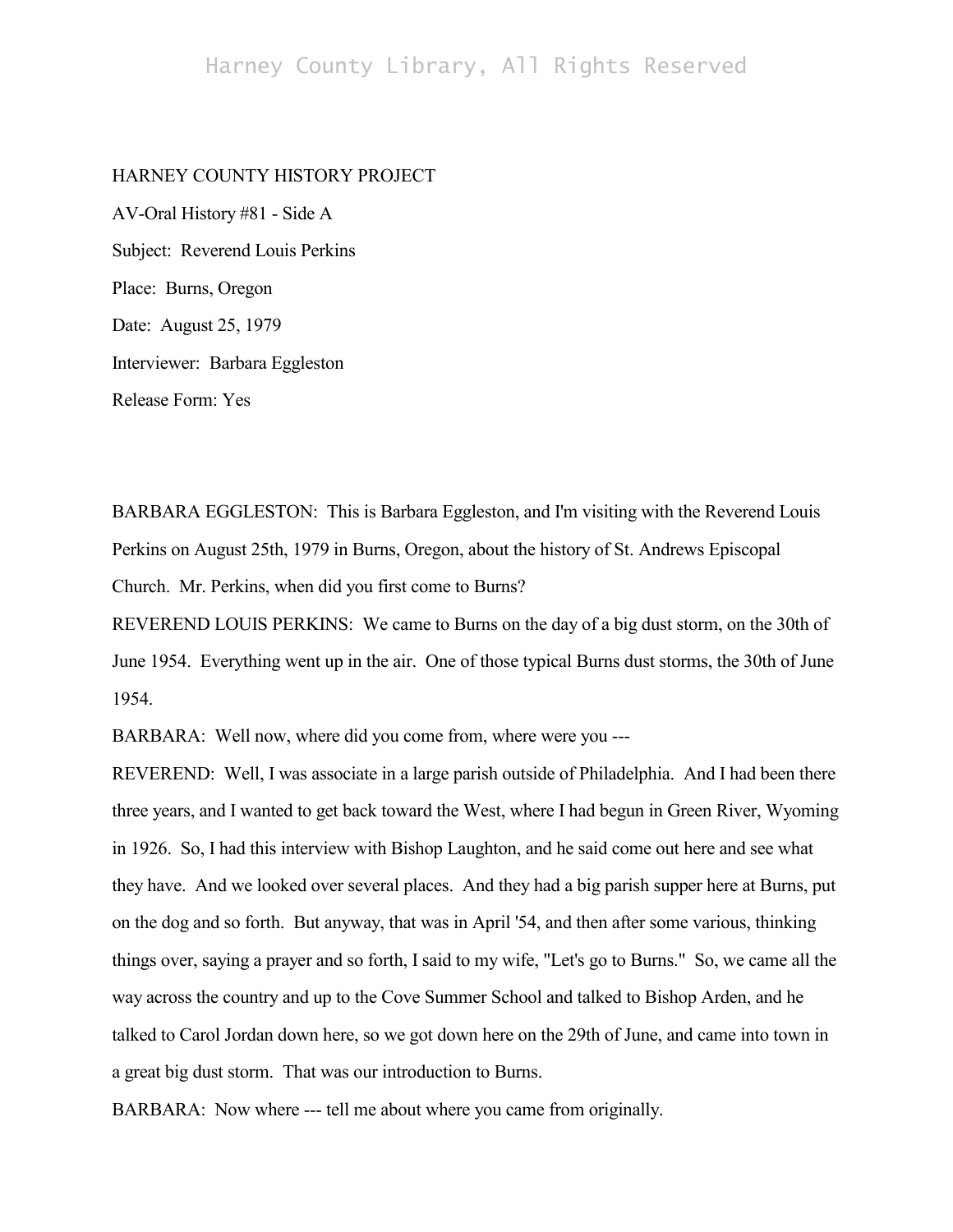REVEREND: Well, my home was just outside of Boston, in Brookline. That's about ... Harvard in the class of '24. But I graduated in '33, then to the Episcopal theological school and finished there in June '26.

Then we were in Green River for two years, and then in the Diocese of Pittsburgh for nine years, and then I was in the Diocese of Connecticut for eight years, and then up in the Diocese of Central New York for nine years, and then we went down to associate a large parish in ... Pennsylvania. And it was at that time that with my wife's sickness that we decided that we'd go to some small place. And one thing led to another and Bishop Bob said, "Come on out to the West," and where we'd begun, you see, my ministry in '26. And so we came out here to see him in Baker in April of that year, and we talked over several vacancies he had. One was in Burns; another was in Madras, and so forth. So eventually we came to Burns on the 29th of June, the day of the big dust storm, in 1954.

BARBARA: All right. When we were chatting yesterday, you mentioned that there was quite a coincidence between someone you knew ---

REVEREND: Yes, when I was a boy in All Saint's Church in Brookline, Massachusetts, well I was about 8 or 9 years old, and I had a wonderful Sunday school teacher by the name of Miss Charlotte Brown. And I remember one time, somewhere along --- she sort of disappeared. She'd gone out West somewhere, and I'd found out afterward, she'd gone to North Dakota to work under Bishop Ponce Tyler, and he was there for several years. Well, she was there for several years, and then she came to work under Bishop Remington here in Eastern Oregon. And she worked in Heppner, and in Ontario, and then she came to make some of the beginnings of the organized church here in Burns. So, when I came to Burns, in June, July 1954, I remember looking over, around the church, and the Altar Guild was getting ready for Sunday services and I went up and I looked at the cross on the altar and it said, "In memory of Miss Charlotte Brown". Golly, it was my Sunday school teacher. So, the world is small.

BARBARA: Yes, it is. Now what was the church life like when you first became associated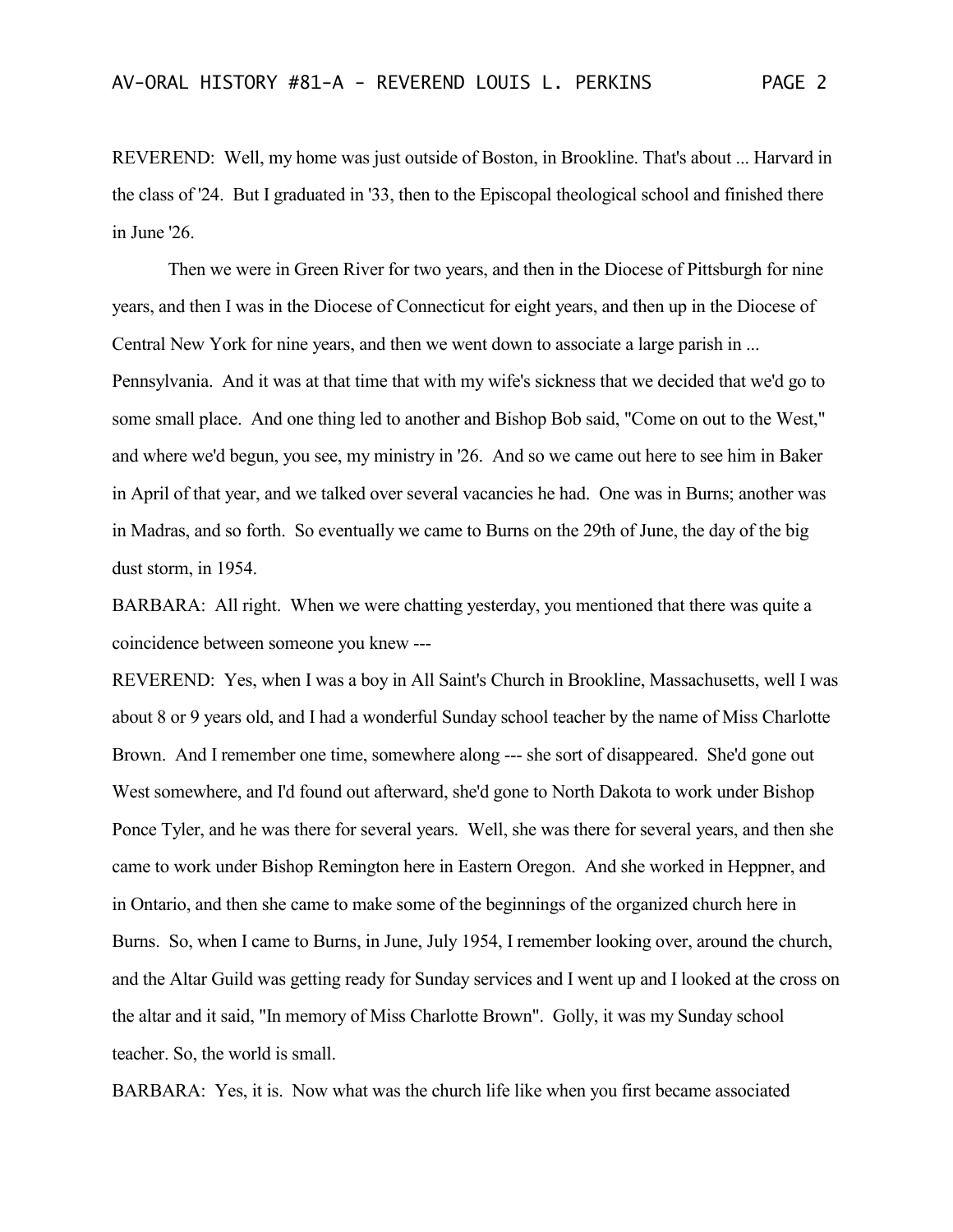with...

REVEREND: Let's see, Burns was a pretty isolated community in those days. There seemed to be here, a real nucleus of fine, loyal people, and the town was a city. Let's see, I would say Burns, at that time, was not more than perhaps about 2500 people. I had been to a small town before, I loved small town life, and in fact my ministry has been almost always in small town life. But Burns seemed very isolated at that time. But I love the small town life and reaching out into the community. And after I got started, I remember looking over the parish list, oh, I would say there was probably 100 families or more, and they were scattered in various places. Well, for instance, after I'd made some calls around town, I saw that some families lived out in Drewsey. That's 60 miles out that way, and I noticed one had a telephone, so I called the operator and I said to her, "Get so and so out in Drewsey." And she said, "The telephone line is out of order." And like a big city man, I said, "Will it be fixed tomorrow?" "Oh, no," she said, "they're all haying now. It won't be fixed till August, maybe." And so that was my introduction to a small community with a telephone. So, I decided, well, the only way to see the people in Drewsey was to go out there. So, I went out the next day and called on several families in Drewsey.

And then I went down toward the bird refuge and there were scattered families, well Mrs. Stewart, she's still living, Ruth Stewart, way down the White Horse Ranch, 142 miles.

BARBARA: Was that one way?

REVEREND: One way, each way.

BARBARA: Oh my goodness!

REVEREND: Oh, then we had some families up, well Jessie Cecil, out here. She lived out at Riley, and let's see, there were some families, whenever they're scattered that way, they were out --- Mrs. McWilliams, she's still living down at Diamond. So, the families are scattered all over Harney County. I loved to come and go that way.

But I would say after perhaps four or five months, I had a chance to get all the way to Fields. That's way down to the Nevada line.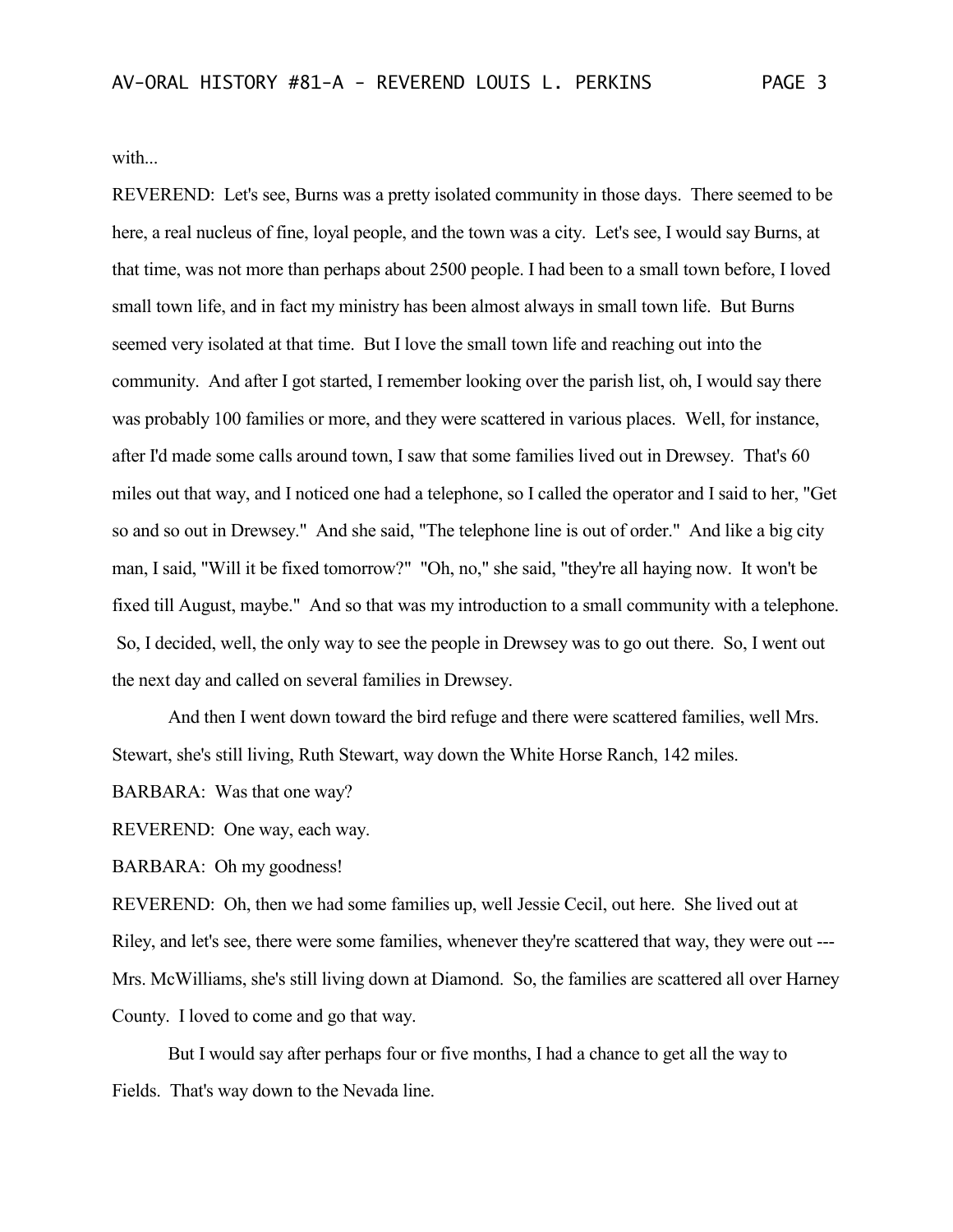## BARBARA: Yes.

REVEREND: There was a Roman Catholic priest here at that time, Father Egan. Did you know him at all?

BARBARA: Yes, I knew him.

REVEREND: He was here 27 years. Well, that was in the days before Pope John, and there wasn't that ecumenical feeling between the churches. But, here was a tribute to father Egan. The day after we got into Burns, there was a knock at the door, and a good Irish accent said, "Is Mr. Perkins at home?" And I said, "Yes." "Well, I'm Father Egan, and I just wanted to welcome you to Burns." And I nearly collapsed. It was marvelous to see a Roman Catholic priest coming to welcome me to Burns the day after I got here. And we were bosom friends.

BARBARA: That's really interesting.

REVEREND: Well, what I was leading up to, Father Egan was that same kind. He went all over the county, all over the place. I remember when he had a, some sort of a 25th Anniversary of his priesthood, and his parish gave him a car, a brand new car, mainly because he'd been going all over the place. By the way, gasoline wasn't a dollar a gallon then. If I remember, gasoline was about 25 cents a gallon, even that seemed high. But that was Burns.

And for a person from New England, now, I understand Harney County, if you cut off Cape Cod, Harney County is about the same size as Massachusetts, Rhode Island and Connecticut. BARBARA: Oh, it is?

REVEREND: And here is Burns and Hines. I think there are about 3000 people, and the other 3000, somebody said, well, they're scattered all over the county. And Father Egan was a great inspiration to me to get out and see the people. But, that was Burns in those day.

BARBARA: What kinds of services, do you think, meant the most to you?

REVEREND: Well, let me go back a bit and say this. I have an expression that 99% of the ministry is pastoral. And I've always made my ministry out around other people. First, the person door-to-door, ranch-to-ranch, and then, of course, Sunday services. We used to, as I came here, if I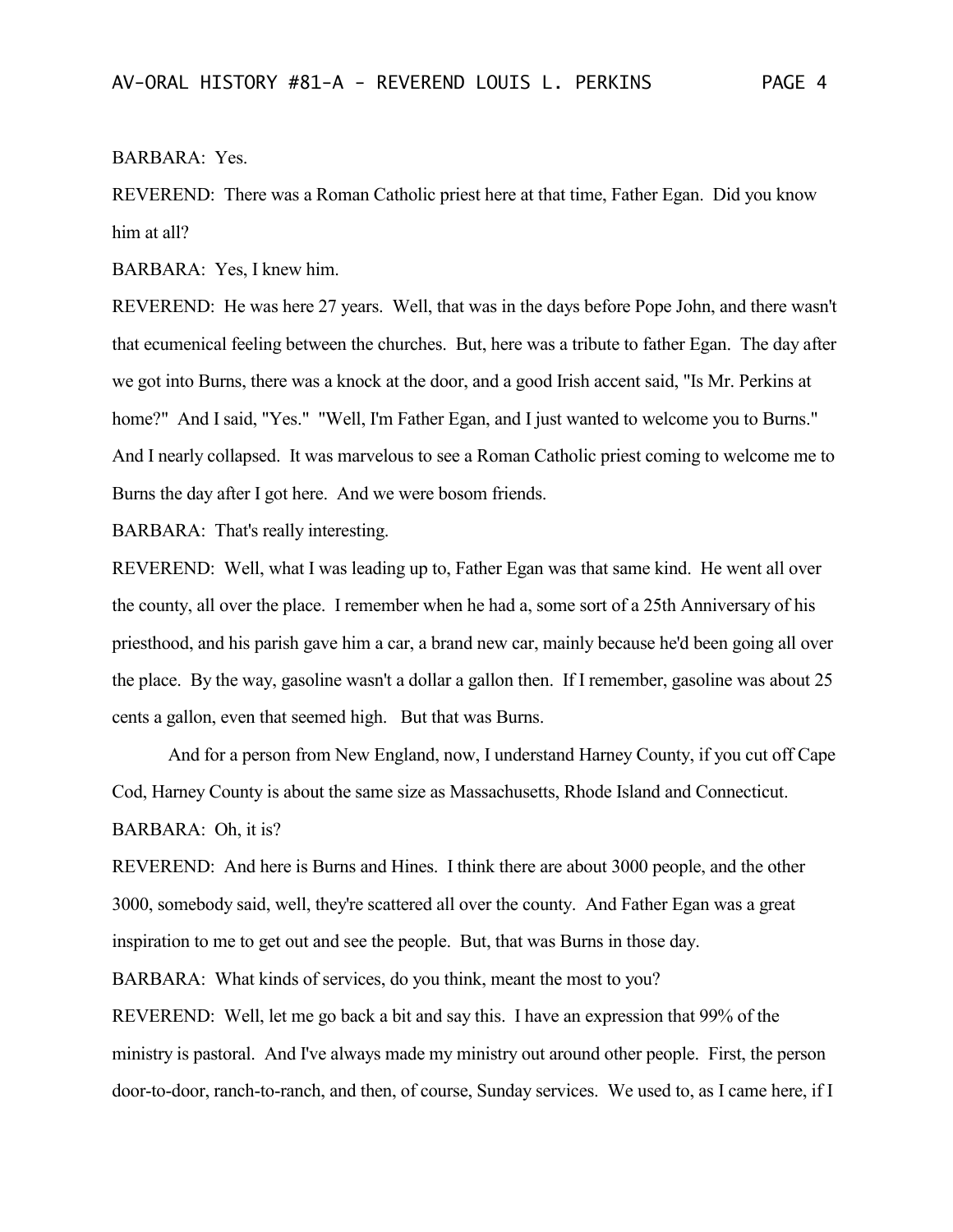remember, my first wife Hazel played the organ, but they did have another organist. But, we used to have, usually, services at eight and ten every Sunday. Then we used to go out during the week as much as possible. We'd have occasional services at the, there's a community church at Drewsey. We used to have community services sometimes down at the schoolhouse down at Andrews.

BARBARA: Oh, you did, that's quite a ... too?

REVEREND: Yes, but I'm just emphasizing the pastoral ministry. That's the thing I love. I often had the expression, "That that's 99% of the ministry."

BARBARA: Uh, now ---

REVEREND: St. Andrews Church, at that time, was the small church that burned. I would say that church seated about, well if you put the people in closely, I would say you could seat probably 125-130 people. We used to have young people with 15 or 20 in the choir, and, well I've always kept a desk diary from way back to January 1932. I was looking over some statistics the other day in my desk diaries in '54 and '55. Oh, I'm not trying to brag, but I would say we had probably 50-60 people out to services on an average Sunday. 15-20 at early service, and 50-60 sometimes 70, I've looked in the desk diary, so I'm not counting the pillars the way some ministers do. But those are actually counting noses.

BARBARA: Well, in other words, you had, it was quite active?

REVEREND: It seemed to be, it seemed to be. Yes. There were lots of young people. For instance, I remember the year after I was here, well I guess it, no I guess it was that first summer, the young people wanted to have a picnic. And I said, "Where will we go?" And they said, "Let's go to Fish Lake." That's way out in the Steens, have you ever been there?

BARBARA: Uh huh.

REVEREND: And the Jordan's, Carol Jordan said, "Well, come and see us about a tent." So the young people took us out to the Steens, and it was a beautiful day in July. By the time we got to Fish Lake, it was snowing!

BARBARA: Oh, really!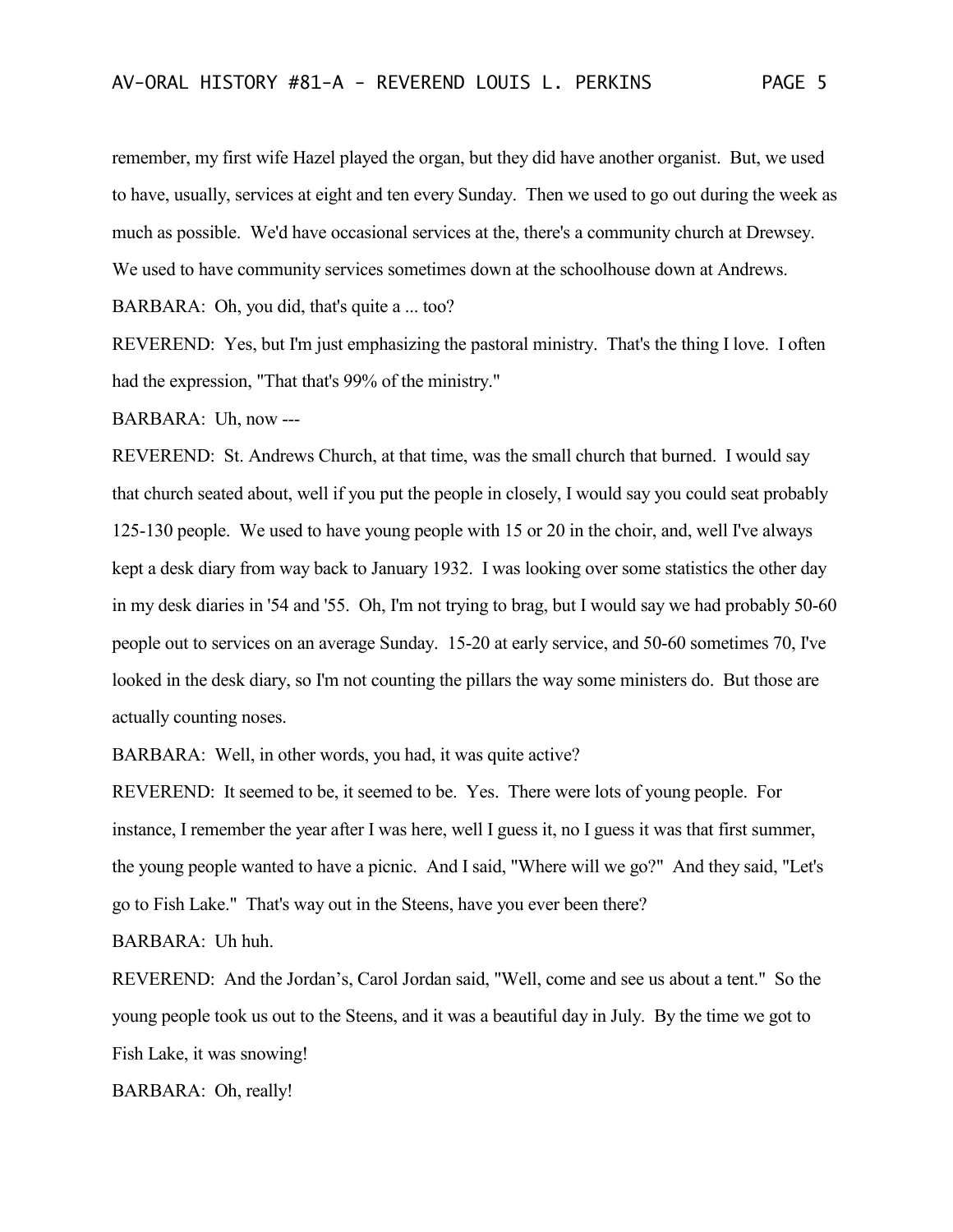REVEREND: And we went to the Jordan's tent and stayed in their tent for an hour or so, and we couldn't very well have a picnic in the snow, so the youth said, "Let's go down to the P Ranch, or the Double O", the P Ranch was down at the foot of the mountain. So, we had our picnic in the lovely sunlight, but we left the snowstorm up here at Fish Lake. That was about the 15th of July.

There were a lot of young people, and a lot of fine, faithful, older people. It was a good working parish; I loved it.

BARBARA: Now was there any remodeling, or any change of the church itself when you were there, in the building?

REVEREND: Well, the only thing we did was, we put up a bell. I always thought it would be nice to have a church bell. The Roman Catholics had a bell, and the Presbyterians had a bell, and the Baptists had a bell, and I thought, well, why not? And one thing led to another.

The Union Pacific then was giving up their hand bells; they were now using these other sort of things. And so, I got in touch with somebody at the station and he said, "Yes, we'll get you a freight engine bell, if you'll pay for the freight." And one day they called up from the station and said, "Your ding dong is here." And so we got this bell out of, it was a, well a freight engine bell. The only trouble was, that every time they rang the bell for church services, it sounded like a freight engine bell. So we built a little tower up over the entranceway. Mr. Raspberry, who was in the Forest Service helped us, and Carol Rose, who is the present young priest at Canyon City right now, who will be here tomorrow, he helped us. And we got the bell up there, and it worked. As I say, every time we pulled the rope, it was like a freight engine bell.

But, that was the main thing we did on there, and then we put an outside sign with moveable letters. And I think some, oh yes, we put a lot of, I remember the young people helped, we put a lot of insulation, very cold winters of course, up in the top and put insulation all between the 2 x 4's. And so that the --- let's see, the first winter I was there, it was down to 30 below one Sunday. It was cold winters in Burns. How long have you been here now? BARBARA: I've been here 31 years this fall.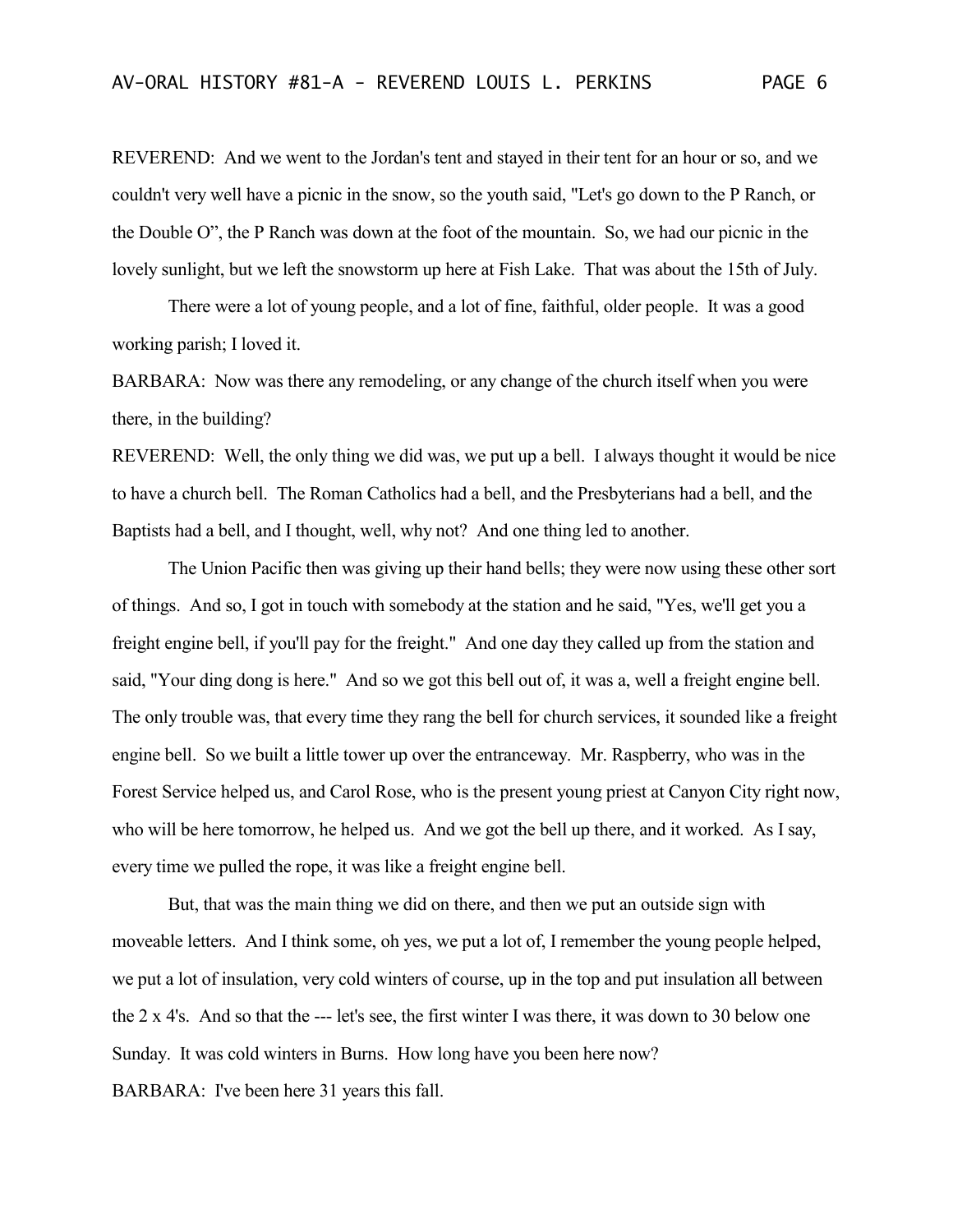REVEREND: Well, you know how it is. So, that the insulation, the bell tower, and the painting, and let's see we did some work around in the parish hall. Of course, the old church was church, parish hall, and rectory, all in one building.

BARBARA: Wasn't there a, didn't you have, didn't Burns host the convocation in...

REVEREND: Yes. They tell me that the first convocation ---

BARBARA: Were you still here?

REVEREND: Yes. Before I came here they had the convocation in 1949, but I came here in '54 to '60, they had convocation in '58. And through Mr. Slater's auspices we used the grade school up here. There's a big gymnasium, I think, in there, and we fitted that up as a church. The radar station was up here in the hills and we got a lot of Army blankets and so forth, and folded them up and made kneeling benches. And then the different churches provided meals. That is the Lutheran Church had one meal, and the Presbyterian women had another meal and so forth. Oh, I would say we had maybe 200 people that came from all around the district.

BARBARA: Was this the ---

REVEREND: This was the annual convocation.

BARBARA: Of Eastern ---

REVEREND: Of all of Eastern Oregon. That includes about 30 congregations scattered around. There are about 10 parishes and about 20 non self-supporting parishes. That was in 1958. But the church was too small for the congregation, so we had all our worship services, and our meals, and our business sessions all up there in the Burns Grade School.

BARBARA: In a small town, people seem to cooperate.

REVEREND: It was wonderful, it was wonderful. Oh yes, and we had our banquet in the Roman Catholic parish hall under Father Egan's auspices. We were just, worked together in a wonderful ecumenical way. Father Egan was a marvelous man, one of the most lovely Christian men I've known in a long time. He died about 10 years ago in Baker.

BARBARA: Yes, I understand that. Do you remember he always wore cowboy boots?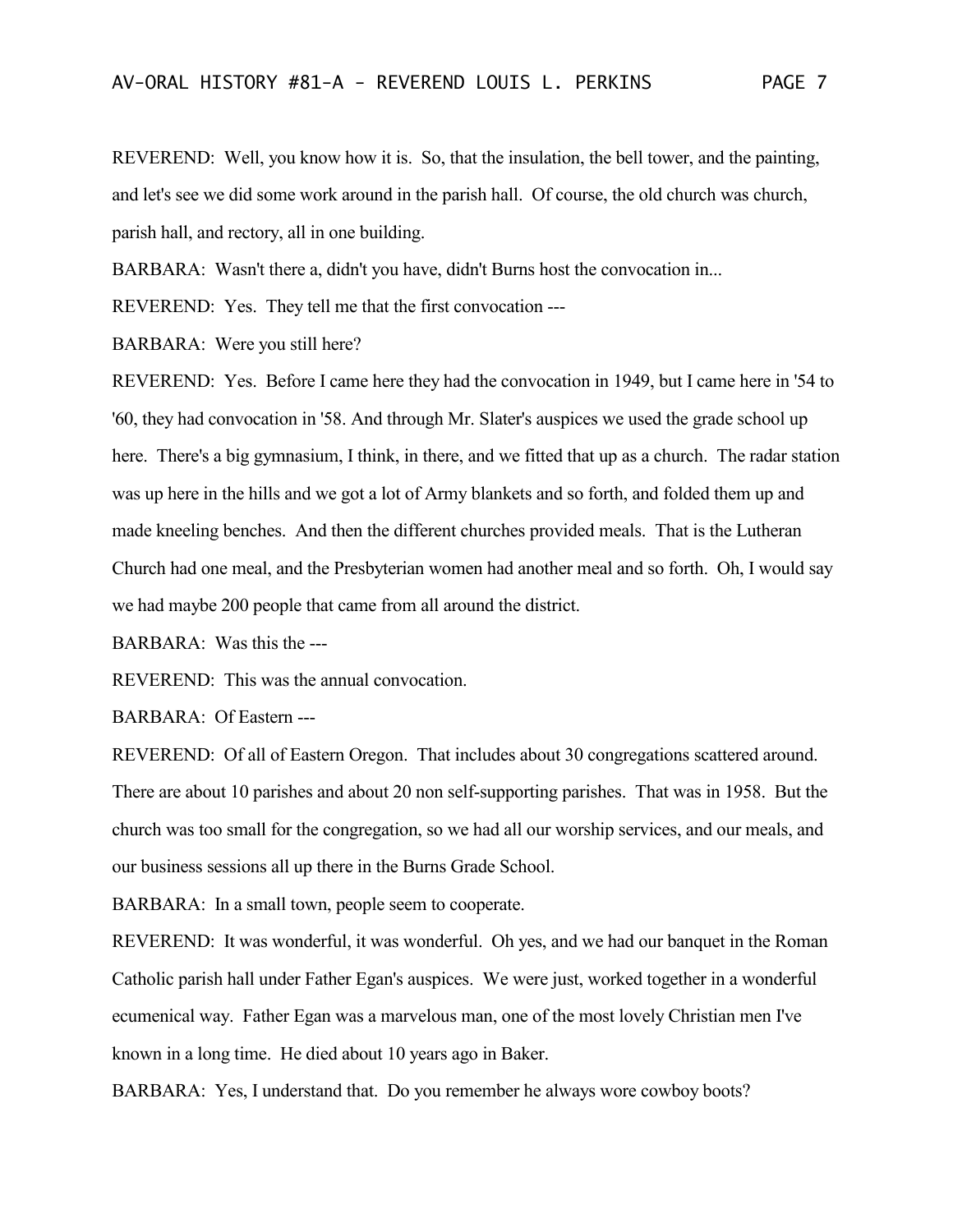REVEREND: Yes. And I'll always remember his expression, "Thanks a million! Thanks a million!" You remember that?

BARBARA: Yes.

REVEREND: So he'd say, "Thanks a million!" Yes. And I remember another time Bishop ... was down here for some sort of a visitation, and I was out in front of the St. Andrews Church and I was just in my old dungarees fixing a tree. And he came along and spoke so nice to me; he thought I was the janitor. He didn't know I was the Episcopal minister. ...

BARBARA: We were sort of wondering, of course, you know, how you felt when you heard that the church had burned. Because it was one of the oldest ---

REVEREND: That was too bad, that was a shame, golly. It's hard to express your distress when you lose something like that. I don't know all the circumstances, but I understand that the, from what I heard, it had gotten going pretty well before the alarm was sent in. The whole thing was burnt down in the middle of the night. We were in Baker at that time. You see I went from Burns in '60 to Baker, and I was in Baker 7 years, and then with this asthma condition I finally retired at 65 instead of 68. And we were just --- I think that fire was in February '67.

BARBARA: Yes, I believe it was.

REVEREND: Yeah. Well, when we retired from Baker, they put on a party there, and I think it was Bishop ... came over. I thought it was funny, 250 people showing up for an annual meeting. And the Signor got up and said, "Suspending the annual meeting," I thought ... and then they had this party, and they pulled out a check for \$3500. And they said, "Here, we want you to go out to see your daughter." So, we were just about to start on that round the world trip, and heard about the fire in Burns. I ... some long introduction. Louis Boren was the pastor here then. That was a shame.

Not only that, they lost all the buildings, but the parish records burned up with that. I hate to say this personally, but we had just had the records micro-filmed up to the time I left in 1960. They haven't had them micro-filmed since then, so they've got the parish records in microfilm up in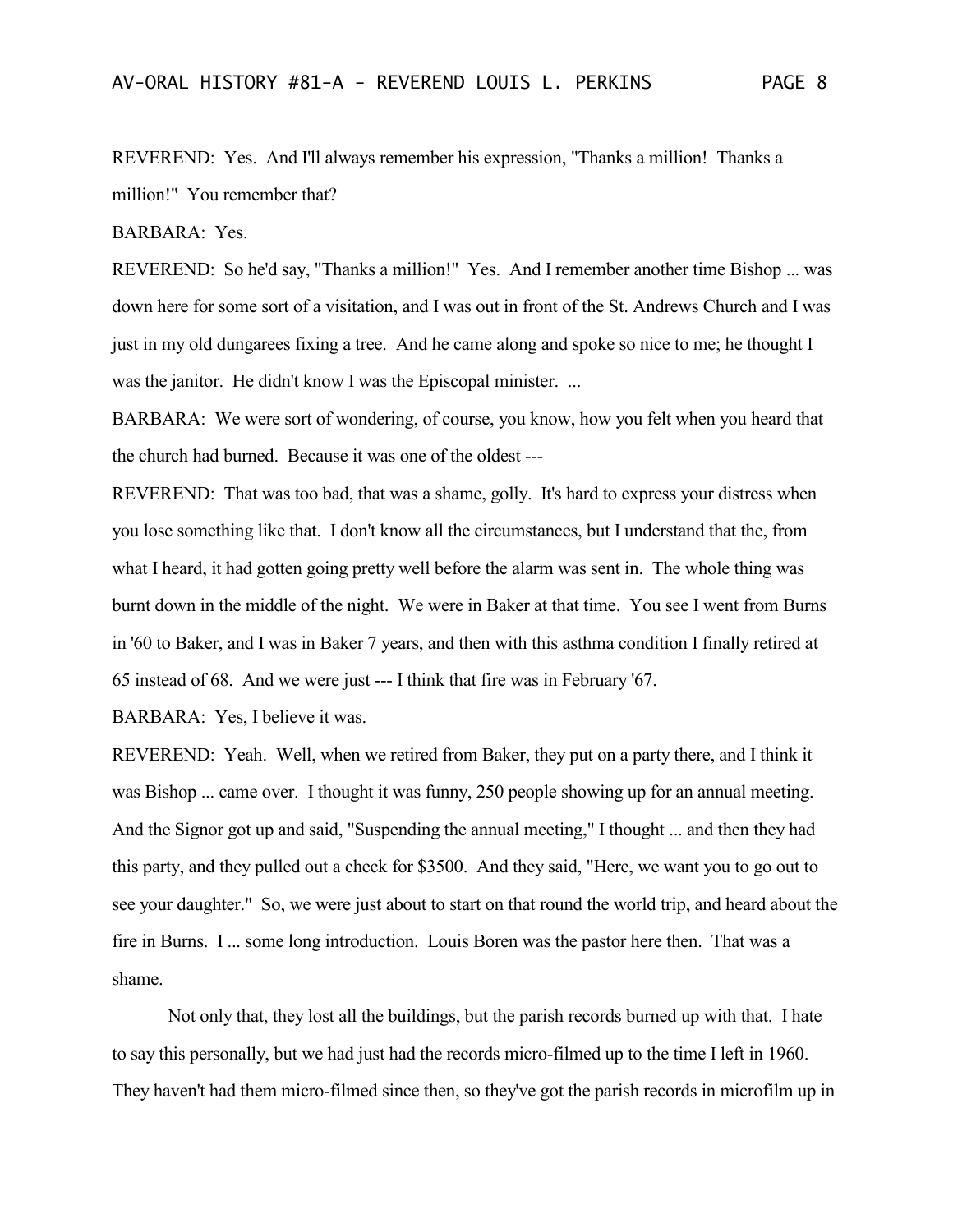my office in historiographer in Cove.

BARBARA: Oh, they do?

REVEREND: So, all the records for Burns, I saw some the other day when I was looking up something, up to 1960 are there. But the parish records since 1960 were burned up in that fire. BARBARA: So, if anyone wants to find out anything, they have to

---

REVEREND: Yeah. I'm the historiographer from the Diocese and there's all the records. But, see the itinerant services here up to about 1927, when Charlotte Brown came, then she had lay services. Bishop ... used to come every so often for sacramental services. And then of course when ... came as the first resident priest 50 years ago. Then when things went along more or less regularly from there. But back in 1929 there was Charlotte Brown, and ... was just the Arch Deacon, the Bishop. So that --- I think that they're pretty permanent records up from about 1927 to 1960. But it is too bad they lost those things in that fire.

BARBARA: Oh, yes.

REVEREND: Now Burns was a place for transients, they come all the time, worthy and unworthy. You've got five highways here in all directions. And I can remember shortly after I was here and talking with some of the other ministers how we would deal with transients, and try to help out in emergencies. And out back of the church I used to have a big woodpile. And if a person came for help, my usual thing if they looked able bodied, I'd say, "Well, now a half hour on the woodpile and a dollar or two to help you for something to eat." And this was a Sunday morning, and a fellow came and wanted some help. It was just between services, so I said, "Alright half an hour on the woodpile and I'll give you a couple dollars for something to eat, or gasoline." And he said, "Parson don't you know it is Sunday?" I said, "Yes, I know its Sunday, and the woodpile is still there." Well, he said, "I don't work on Sundays." Well, I said, "I don't give out food on Sundays unless you work." (Laughter) We used to have that with transients.

And another thing that may be of interest to you, and we always had a great sense of support